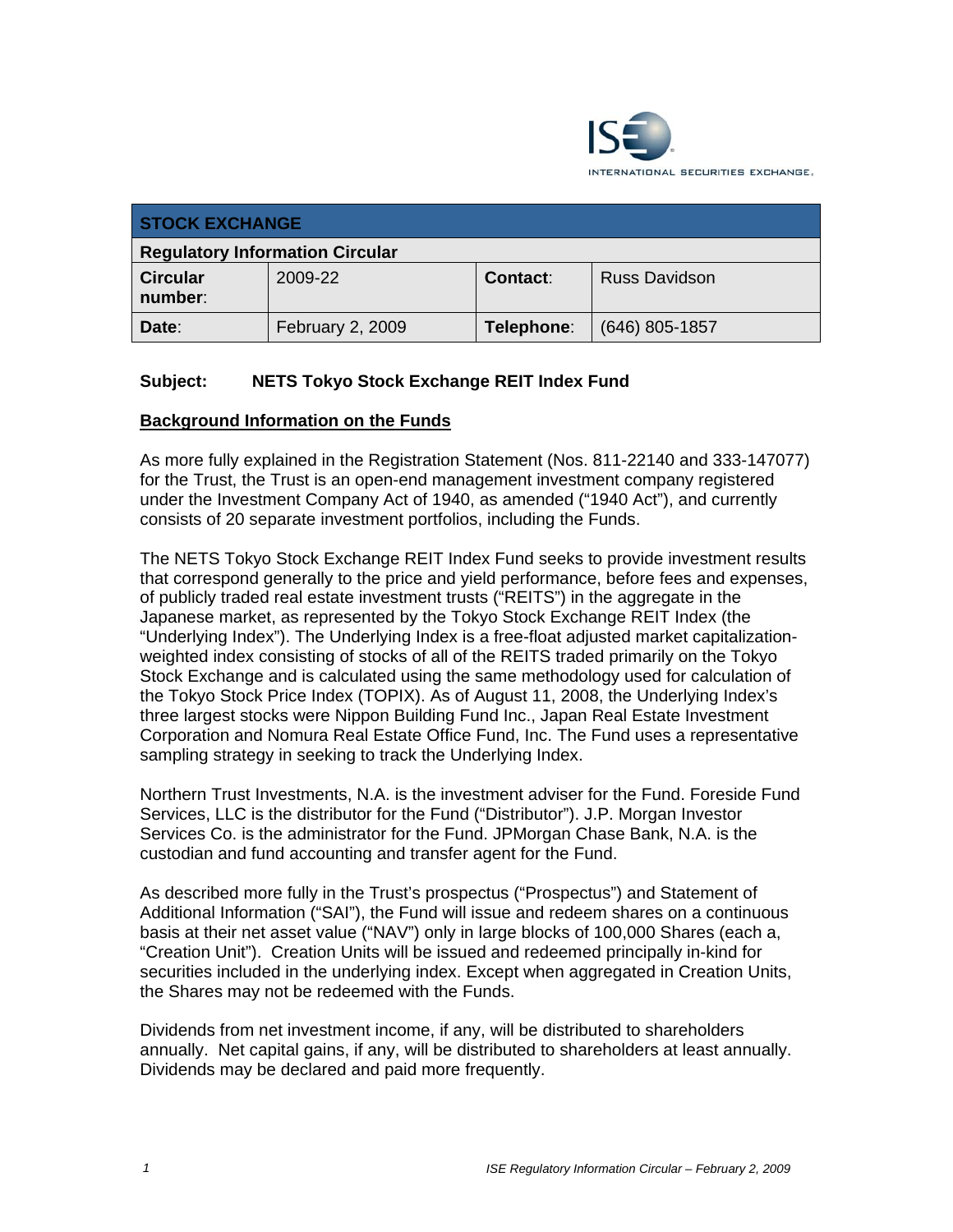The Depository Trust Company ("DTC") serves as securities depository for the Shares, which may be held only in book-entry form; stock certificates will not be issued. DTC, or its nominee, is the record or registered owner of all outstanding Shares.

The NAV per Share for the fund will be determined as of the close of trading (normally, 4:00 p.m. Eastern Standard Time ("ET")) on each day that the New York Stock Exchange is open for business (a "Business Day"). The NAV is calculated by dividing the value of the net assets of a Fund (i.e., the value of its total assets less total liabilities) by the total number of Shares outstanding, rounded to the nearest cent. NAV will be available from the Distributor and will also available to National Securities Clearing Corporation ("NSCC") participants through data made available from NSCC.

The Trust's registration statement describes the various fees and expenses for the Fund's Shares. For a more complete description of the Fund and the Index, visit www.netsetfs.com.

## **Purchases and Redemptions in Creation Unit Size**

Equity Electronic Access Members ("Equity EAMs") are hereby informed that procedures for purchases and redemptions of Shares in Creation Units are described in the Trust's Prospectus and Statement of Additional Information and that Shares are not individually redeemable but are redeemable only in Creation Unit aggregations or multiples thereof.

## **Principal Risks**

Interested persons are referred to the Prospectuses for a description of risks associated with an investment in the Shares. These risks include the risk that the Fund's return may not match the return of the Index for a number of reasons including the incursion by the Fund of operating expenses and costs not applicable to the Index. In addition, as noted in the Prospectus, the Shares may trade at market prices that may differ from their NAV. The NAV of the Shares will fluctuate with changes in the market value of the Fund's holdings. The market prices of the Shares will fluctuate in accordance with changes in NAV as well as the supply and demand for the Share.

# **Exchange Rules Applicable to Trading in the Shares**

The Shares are considered equity securities, thus rendering trading in the Shares subject to the Exchange's existing rules governing the trading of equity securities.

# **Trading Hours**

Trading in the shares on ISE is on a UTP basis and is subject to ISE equity trading rules. The shares will trade from 8:00 a.m. until 8:00 p.m. Eastern Time. Equity EAMs trading the shares during the Extended Market Sessions are exposed to the risk of the lack of the calculation or dissemination of underlying index value or intraday indicative value ("IIV"). For certain derivative securities products, an updated underlying index value or IIV may not be calculated or publicly disseminated in the Extended Market hours. Since the underlying index value and IIV are not calculated or widely disseminated during Extended Market hours, an investor who is unable to calculate implied values for certain derivative securities products during Extended Market hours may be at a disadvantage to market professionals.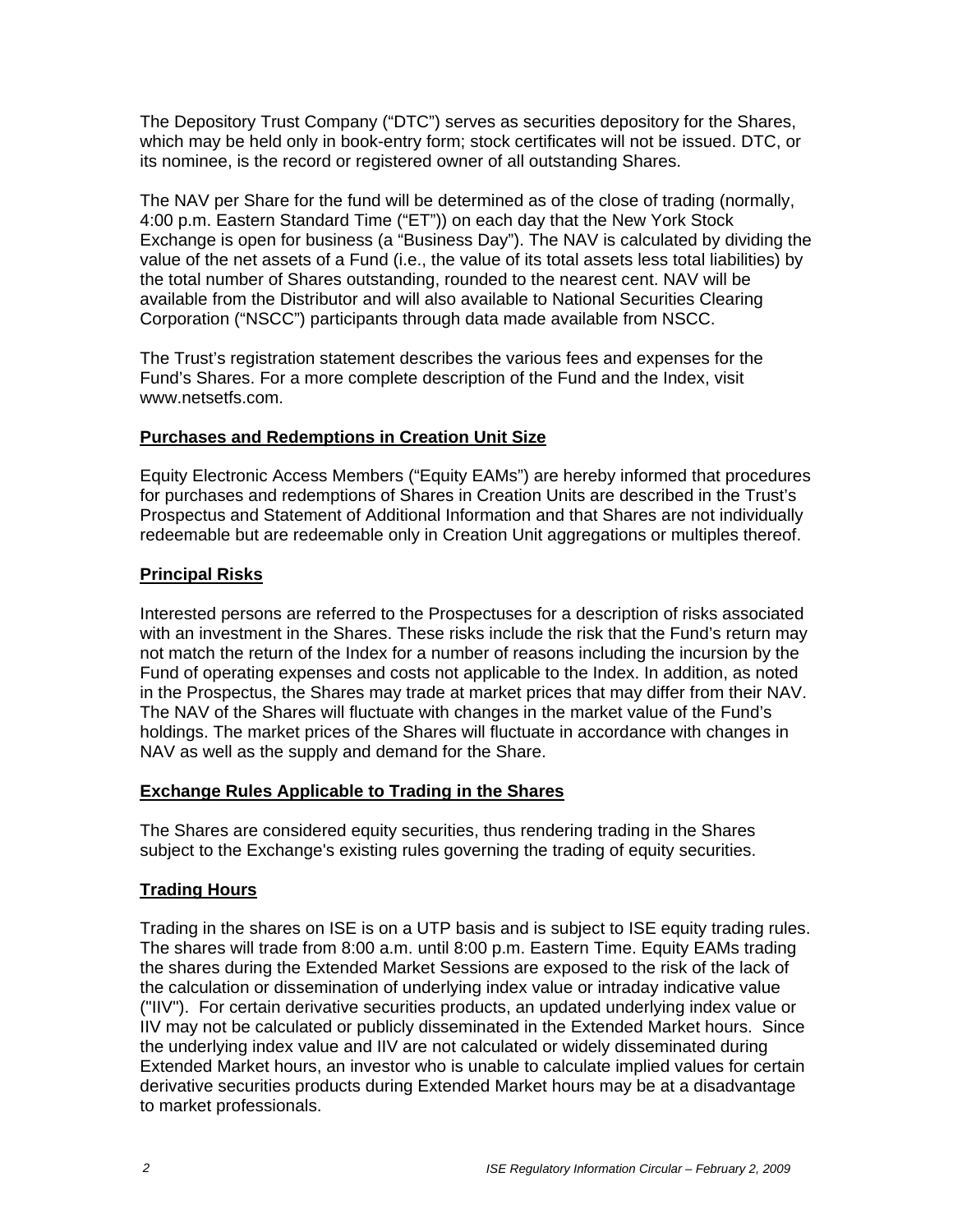## **Trading Halts**

ISE will halt trading in the Shares of a Trust in accordance with ISE Rule 2101(a)(2)(iii). The grounds for a halt under this Rule include a halt by the primary market because it stops trading the Shares and/or a halt because dissemination of the IIV or applicable currency spot price has ceased, or a halt for other regulatory reasons. In addition, ISE will stop trading the Shares of a Trust if the primary market de-lists the Shares.

#### **Delivery of a Prospectus**

Pursuant to federal securities laws, investors purchasing Shares must receive a prospectus prior to or concurrently with the confirmation of a transaction. Investors purchasing Shares directly from the Fund (by delivery of the Deposit Amount) must also receive a prospectus.

Prospectuses may be obtained through the Distributor or on the Fund's website. The Prospectus does not contain all of the information set forth in the registration statement (including the exhibits to the registration statement), parts of which have been omitted in accordance with the rules and regulations of the SEC. For further information about the Fund, please refer to the Trust's registration statement.

## **Exemptive, Interpretive and No-Action Relief Under Federal Securities Regulations**

The Commission has issued letters dated November 21, 2005 and October 24, 2006 (together, the "No-Action Letters") granting exemptive, interpretive and no-action relief from certain provisions of and rules under the Securities Exchange Act of 1934 for exchange-traded funds listed and traded on a registered national securities exchange that meet certain criteria. The Fund qualifies for the relief granted in the No-Action Letters, a description of which follows.

# **Regulation M Exemptions**

Generally, Rules 101 and 102 of Regulation M prohibit any "distribution participant" and its "affiliated purchasers" from bidding for, purchasing, or attempting to induce any person to bid for or purchase any security which is the subject of a distribution until after the applicable restricted period, except as specifically permitted in Regulation M. The provisions of the Rules apply to underwriters, prospective underwriters, brokers, dealers, and other persons who have agreed to participate or are participating in a distribution of securities.

The Commission issued a No-Action Letter by which persons participating in a distribution of shares of a fund may engage in secondary market transactions in such shares during their participation in such a distribution, despite the requirements of from Rule 101 under Regulation M. In addition, the SEC has permitted persons who may be deemed to be participating in the distribution of shares of a fund (i) to purchase securities for the purpose of purchasing creation unit aggregations of fund shares and (ii) to tender securities for redemption in Creation Unit Aggregations. Further, the Commission has clarified that the tender of fund shares to the Fund for redemption does not constitute a bid for or purchase of any of the Funds' securities during the restricted period of Rule 101. The Commission has issued a No-Action Letter to paragraph (e) of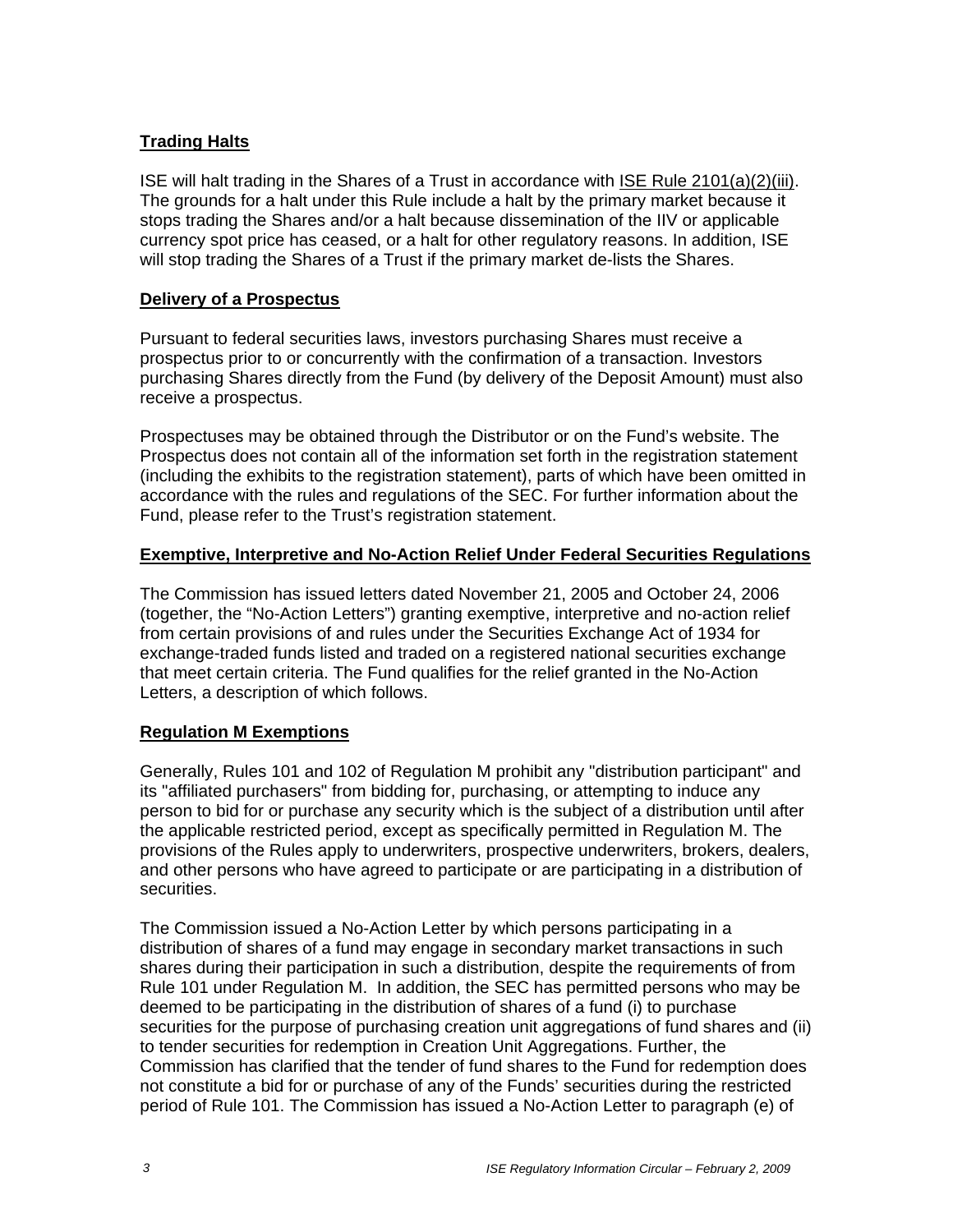Rule 102 under Regulation M which allow the redemption of fund shares in creation unit aggregations during the continuous offering of shares.

#### **Customer Confirmations for Creation or Redemption of Fund Shares (SEC Rule 10b-10)**

Broker–dealers who handle purchases or redemptions of Fund shares in Creation Units for customers will be permitted to provide such customers with a statement of the number of Creation Unit Aggregations created or redeemed without providing a statement of the identity, number and price of shares of the individual securities tendered to the Fund for purposes of purchasing creation unit aggregations ("Deposit Securities") or the identity, number and price of shares to be delivered by the Trust to the redeeming holder ("Redemption Securities"). The composition of the securities required to be tendered to the Fund for creation purposes and of the securities to be delivered on redemption will be disseminated each business day and will be applicable to requests for creations or redemption, as the case may be, on that day. This exemptive relief under Rule 10b-10 with respect to creations and redemptions is subject to the following conditions:

- 1) Confirmations to customers engaging in creations or redemptions must state that all information required by Rule 10b-10 will be provided upon request;
- 2) Any such request by a customer for information required by Rule 10b-10 will be filed in a timely manner, in accordance with Rule 10b-10(c);
- 3) Except for the identity, number and price of shares of the component securities of the Deposit Securities and Redemption Securities, as described above, confirmations to customers must disclose all other information required by Rule 10b-10(a).

# **SEC Rule 14e-5**

The Commission has permitted any person acting as a dealer-manager of a tender offer for a component security of fund (1) to redeem fund shares in creation unit aggregations from the issuer that may include a security subject to such tender offer and (2) to purchase fund shares during such tender offer. In addition, a No-Action has been issued under Rule 14e-5 states that if a broker-dealer acting as a dealer-manager of a tender offer for a security of the Fund purchases or arranges to purchase such securities in the secondary market for the purpose of tendering such securities to purchase one or more creation unit aggregations of shares, it must be made in conformance with the following:

- i. such bids or purchases are effected in the ordinary course of business, in connection with a basket of 20 or more securities in which any security that is the subject of a distribution, or any reference security, does not comprise more than 5% of the value of the basket purchased; or
- ii. purchases are effected as adjustments to such basket in the ordinary course of business as a result of a change in the composition of the underlying index; and
- iii. such bids or purchases are not affected for the purpose of facilitating such tender offer.

#### **Section 11(d)(1); SEC Rules 11d1-1 and 11d1-2**

Section 11(d)(1) of the Act generally prohibits a person who is both a broker and a dealer from effecting any transaction in which the broker-dealer extends credit to a customer on any security which was part of a new issue in the distribution of which he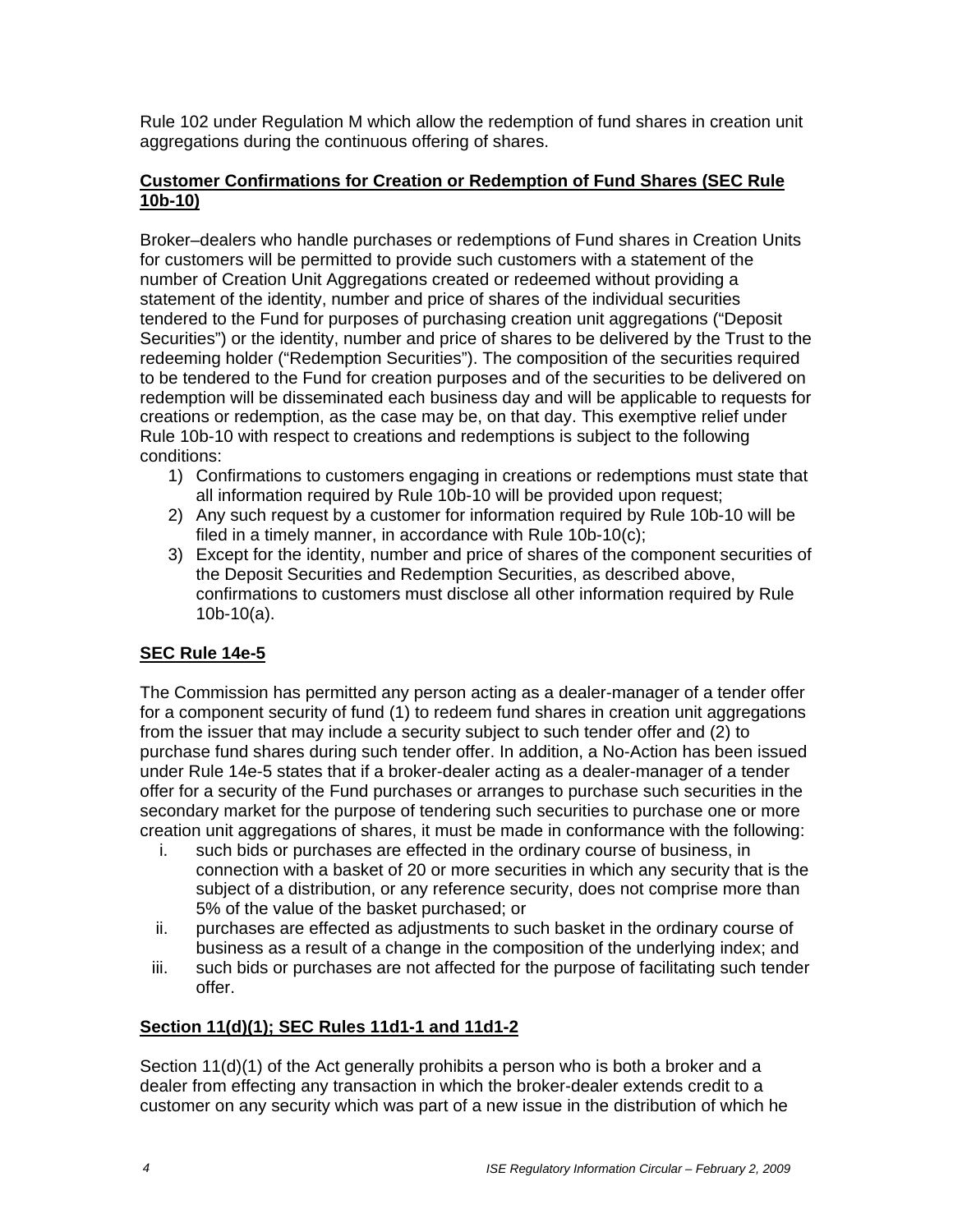participated as a member of a selling syndicate or group within thirty days prior to such transaction. The Commission has clarified that Section 11(d)(1) does not apply to broker-dealers that are not authorized participants (and, therefore, do not create creation unit aggregations) that engage in both proprietary and customer transactions in shares of a fund in the secondary market, and for broker-dealer authorized participants that engage in creations of creation unit aggregations. This relief is subject to specific conditions, including the condition that such broker-dealer (whether or not an authorized participant) does not, directly or indirectly, receive from the fund complex any payment, compensation or other economic incentive to promote or sell the shares of a fund to persons outside the fund complex, other than non-cash compensation permitted under NASD Rule 2830 (I)(5)(A), (B) or (C). See letter dated November 22, 2005 from Brian A Bussey, Assistant Chief Counsel, SEC Division of Market Regulation, to Barclays Global Investors, N.A., dated November 22, 2005. The Commission has issued a No-Action Letter under Section 11(d)(1) of the Act states that broker-dealers may treat shares of a fund, for purposes of Rule 11d1-2, as "securities issued by a registered open-end investment company as defined in the Investment Company Act" and thereby extend credit or maintain or arrange for the extension or maintenance of credit on shares that have been owned by the persons to whom credit is provided for more than 30 days, in reliance on the exemption contained in the rule.

#### **SEC Rule 15c1-5 and 15c1-6**

The Commission has issued a No-Action letter with respect to Rule 15c1-5 and Rule 15c1-6 as to the required disclosure of control by a broker or dealer with respect to creations and redemptions of fund shares and secondary market transactions therein.

**This Regulatory Information Circular is not a statutory Prospectus. Equity EAMs should consult the Trust's Registration Statement, SAI, Prospectus and the Fund's website for relevant information.**